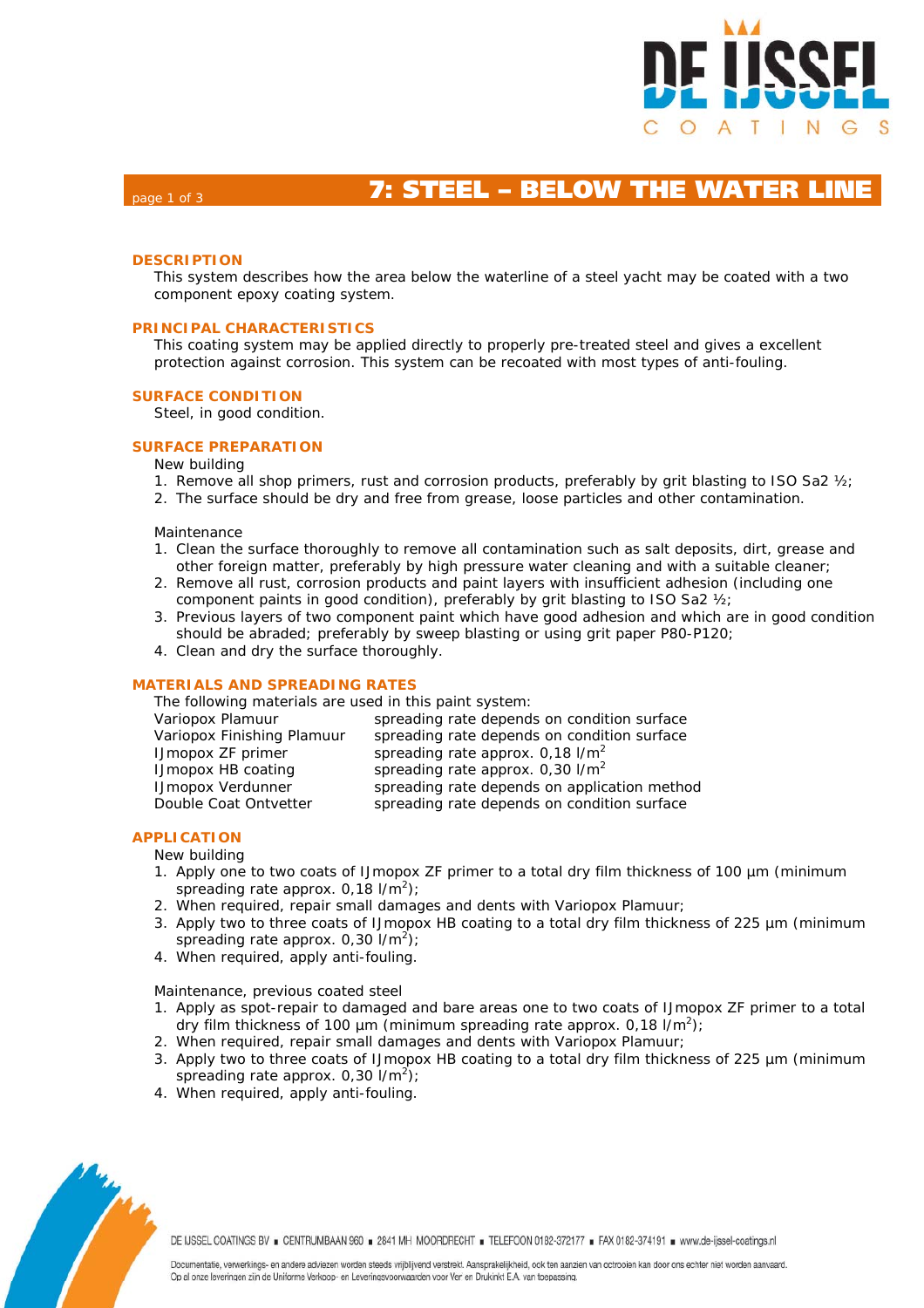

# **Page 2 of 3 <b>7: STEEL – BELOW THE WATER LIN**

## **ADDITIONAL INFORMATION**

• Repair of damages and dents

Damaged areas and dents may be repaired with Variopox Plamuur. When a smooth, fine finish is required, Variopox Finishing Plamuur may be used as second filler. Grit paper surface after application and curing of the filler and clean and degrease surface with Double Coat Ontvetter. Touch-up repaired areas with the following layer of the coating system to eliminate absorption of the filler.

Previous paint: one or two component?

When it is not known if the previous coating system was based on one- or two component products, this can determined with a simple test. Soak a small piece of cloth in Double Coat Ontvetter and leave this for 15 minutes on the surface. Remove the cloth and check the surface. When the previous paint has not dissolved, is not softened and cannot be easily be removed it is most probably a two component paint. Only then it is possible to apply a fresh coat of two component paint.

- Durability and surface preparation The durability of any paint system depends on a number of variables, amongst others: total dry film thickness, method of application, skill of labour, the conditions during which the coating is applied and cured, the exposure conditions during service and the preparation of the surface. Insufficient surface preparation might lead to blistering and loss of adhesion.
- Anti-fouling Most types of anti-fouling may be applied on top of IJmopox HB coating.
- Overlap with coating system above the waterline Please note IJmopox ZF primer, IJmopox HB coating or Double Coat cannot be applied over an anti-fouling. This is important at the overlap between the below- and above water area.
- Sanding

A durable adhesion will be obtained by thorough preparation of the surface. This may be achieved by sanding the surface. Sanding is also necessary when the time elapsed between application of each coat exceeds the maximum overcoating interval.

During application of the finishing coats, we recommend to use for each coat a finer grit paper. The table gives the recommended grit sizes:

| Grit paper:      | Recommended for:                                                                       |  |  |  |  |  |
|------------------|----------------------------------------------------------------------------------------|--|--|--|--|--|
| $P24 - P36$      | Suitable for steel prior to application of IJmopox ZF primer.                          |  |  |  |  |  |
| P60              | Suitable for polyester gelcoat prior to the use of epoxy adhesives and bonding pastes. |  |  |  |  |  |
| $P60 - P80$      | Suitable for:                                                                          |  |  |  |  |  |
|                  | Removal of old coats of paint,                                                         |  |  |  |  |  |
|                  | Sanding aluminium prior to application of IJmopox ZF primer.                           |  |  |  |  |  |
| P <sub>120</sub> | Suitable for:                                                                          |  |  |  |  |  |
|                  | Sanding polyester gelcoat prior to repair with fillers,                                |  |  |  |  |  |
|                  | Sanding of Variopox Injectiehars, Variopox Impregneerhars and Variopox Universele      |  |  |  |  |  |
|                  | hars.                                                                                  |  |  |  |  |  |
| $P120 - P180$    | Suitable for:                                                                          |  |  |  |  |  |
|                  | Wood, after application of first coat of paint,                                        |  |  |  |  |  |
|                  | Epoxy fillers,                                                                         |  |  |  |  |  |
|                  | Polyester fillers,                                                                     |  |  |  |  |  |
|                  | Sanding of IJmopox ZF primer and/or IJmopox HB coating between each coat.              |  |  |  |  |  |
| $P180 - P220$    | Suitable for:                                                                          |  |  |  |  |  |
|                  | Sanding of Variopox Injectiehars, Variopox Impregneerhars and Variopox Universele      |  |  |  |  |  |
|                  | hars.                                                                                  |  |  |  |  |  |
|                  | Sanding of IJmopox ZF primer or IJmopox HB coating prior to application of Double      |  |  |  |  |  |



DE IJSSEL COATINGS BV = CENTRUMBAAN 960 = 2841 MH MOORDRECHT = TELEFOON 0182-372177 = FAX 0182-374191 = www.de-ijssel-coatings.nl